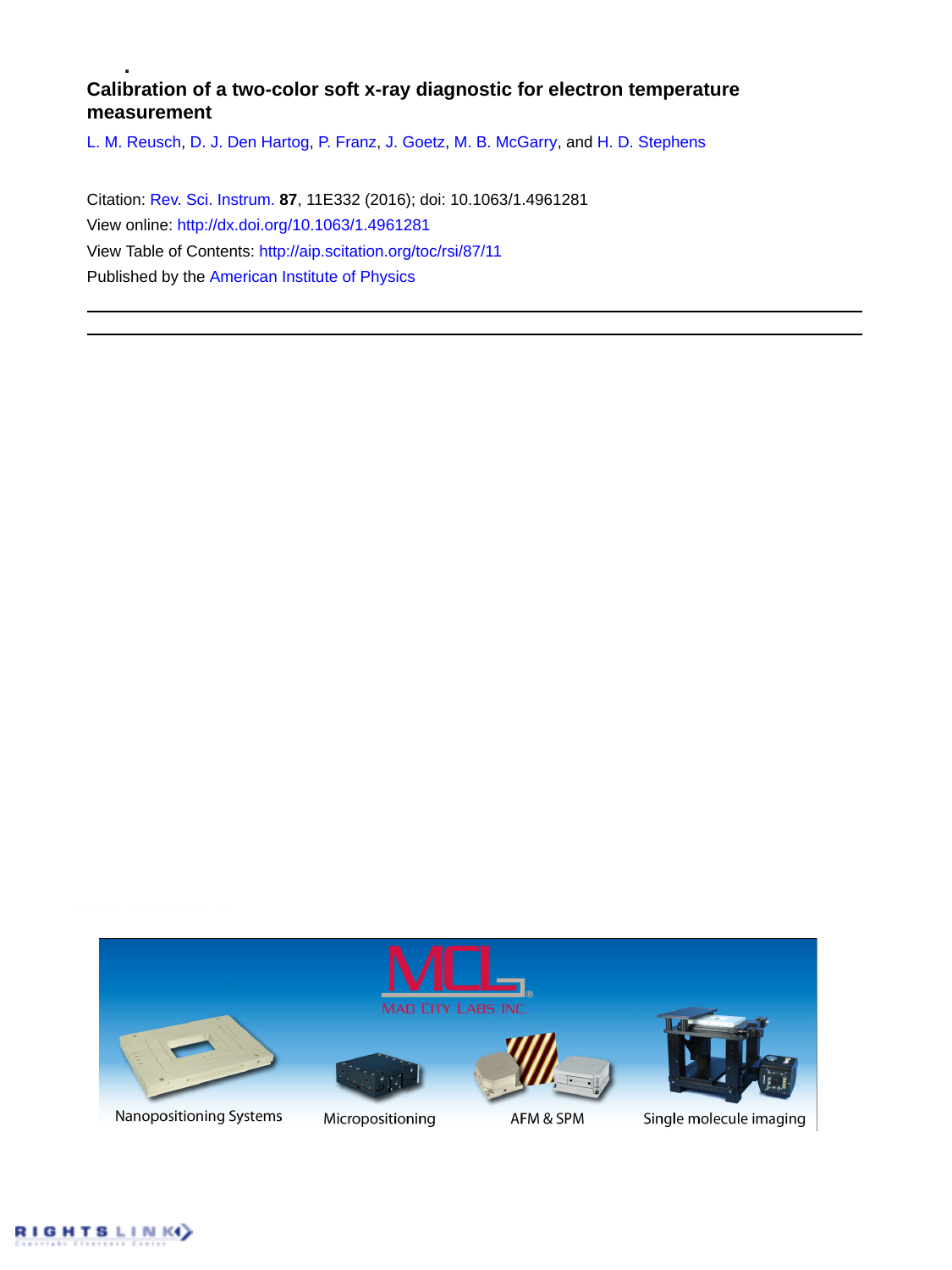

# **[Calibration of a two-color soft x-ray diagnostic for electron](http://dx.doi.org/10.1063/1.4961281) [temperature measurement](http://dx.doi.org/10.1063/1.4961281)**

L. M. Reusch,<sup>1[,a\)](#page-1-0)</sup> D. J. Den Hartog,<sup>1</sup> P. Franz,<sup>2</sup> J. Goetz,<sup>1</sup> M. B. McGarry,<sup>1</sup> and H. D. Stephens<sup>1,3</sup> <sup>1</sup>*University of Wisconsin - Madison, Madison, Wisconsin 53703, USA* <sup>2</sup>*Consorzio RFX, Padova, Italy* <sup>3</sup>*Pierce College Fort Steilacoom, Lakewood, Washington 98498, USA*

(Presented 8 June 2016; received 3 June 2016; accepted 2 August 2016; published online 23 August 2016)

The two-color soft x-ray (SXR) tomography diagnostic on the Madison Symmetric Torus is capable of making electron temperature measurements via the double-filter technique; however, there has been a 15% systematic discrepancy between the SXR double-filter  $(SXR_{DF})$  temperature and Thomson scattering (TS) temperature. Here we discuss calibration of the Be filters used in the  $SXR_{DF}$  measurement using empirical measurements of the transmission function versus energy at the BESSY II electron storage ring, electron microprobe analysis of filter contaminants, and measurement of the effective density. The calibration does not account for the TS and SXR<sub>DF</sub> discrepancy, and evidence from experiments indicates that this discrepancy is due to physics missing from the SXR<sub>DF</sub> analysis rather than instrumentation effects. *Published by AIP Publishing.* [\[http:](http://dx.doi.org/10.1063/1.4961281)//[dx.doi.org](http://dx.doi.org/10.1063/1.4961281)/[10.1063](http://dx.doi.org/10.1063/1.4961281)/[1.4961281\]](http://dx.doi.org/10.1063/1.4961281)

### **I. INTRODUCTION**

The Madison Symmetric Torus is equipped with a twocolor soft x-ray (SXR) tomography diagnostic that has 40 unique and overlapping viewing chords distributed across 4 cameras. Each chord is equipped with two AXUV-1ELM photodetectors that sample the same plasma volume. One has a 427  $\mu$ m beryllium filter and the other has a 801  $\mu$ m beryllium filter. Each filter is typically made of a stack of Be foils that are each nominally 80  $\mu$ m thick. For example, the 427  $\mu$ m Be filter is a stack of 5 foils. A full description of the diagnostic can be found in Refs. [1](#page-3-0) and [2.](#page-3-1)

The two-color tomography system makes electron temperature  $(T_e)$  measurements via the double-filter (SXR<sub>DF</sub>) tech-nique.<sup>[3,](#page-3-2)[4](#page-3-3)</sup> SXR<sub>DF</sub> uses a ratio from detectors with two different thickness filters that share a line of sight to form a coarse spectrometer and estimate the slope of the spectrum, which is temperature dependent. This method relies on the absence of any non-continuum sources of x-ray radiation in the filter passbands (steps in the recombination spectrum or atomic lines) for accurate results. Additionally, the relationship between the ratio and  $T<sub>e</sub>$  relies on accurate accounting of instrumentation effects.

To that end, a sophisticated model of the SXR tomography system is used to generate predicted ratio values for a specified Te. The model generates a 2-dimensional x-ray emissivity for specified plasma parameters. In addition to  $T_e$  profiles, the model takes electron and impurity density profiles; however, those parameters do not affect the ratio, so the impurities

densities are set to zero (i.e.,  $Z_{\text{eff}} = 1$ ) and we use an ansatz profile for the electron density. The model then calculates the line-integrated brightness using experimental lines of sight for each detector, and modeled Be filter and Si photo-detector responses.

Temperatures from SXR<sub>DF</sub> have been persistently and systematically ∼15% lower than Thomson scattering (TS), possibly indicating that not all instrumentation effects have adequately been included in the SXR model. Analysis of geometric effects of the lines of sight as well as the impact of the Al frames used to hold the Si detectors each resulted in a 1%-2% change in brightness, but do not strongly impact the  $SXR<sub>DF</sub> T<sub>e</sub><sup>5</sup>$  $SXR<sub>DF</sub> T<sub>e</sub><sup>5</sup>$  $SXR<sub>DF</sub> T<sub>e</sub><sup>5</sup>$  Initial analysis of contamination in the Be filters suggested that impurities in the filter changed the transmission curve, thus changing the inferred  $T_e$ .<sup>[6](#page-3-5)</sup> In this paper, we present a calibration of the Be filters and the effect on the  $SXR_{DF}T_{e}$ .

#### **II. CALIBRATION MEASUREMENTS**

Transmission functions for two Be filters were measured as the basis for the calibration. Measurements were performed by the Physikalisch-Technische Bundesanstalt (PTB) radiometry laboratory<sup> $\prime$ </sup> using the four-crystal monochromator (FCM) beamline<sup>[8](#page-3-7)</sup> at the electron storage ring BESSY II. In order to avoid down-time of the SXR tomography system, the filters sent to PTB were not the same as those used in experiment. Specifically, the filters measured were 348  $\mu$ m and 702  $\mu$ m, as opposed to 427  $\mu$ m and 801  $\mu$ m. The filters were mounted in the UHV-reflectometer,<sup>[9](#page-3-8)</sup> and a photodiode was used to detect the transmitted radiation. The diode current was normalized to the stored current in BESSY II to account for a decay in the stored electron current. The dark current of the diode was subtracted, and measurements without filters were taken at each energy before and after filter measurements to account

<span id="page-1-0"></span>Note: Contributed paper, published as part of the Proceedings of the 21st Topical Conference on High-Temperature Plasma Diagnostics, Madison, Wisconsin, USA, June 2016. <sup>a)</sup>lmmcguire@wisc.edu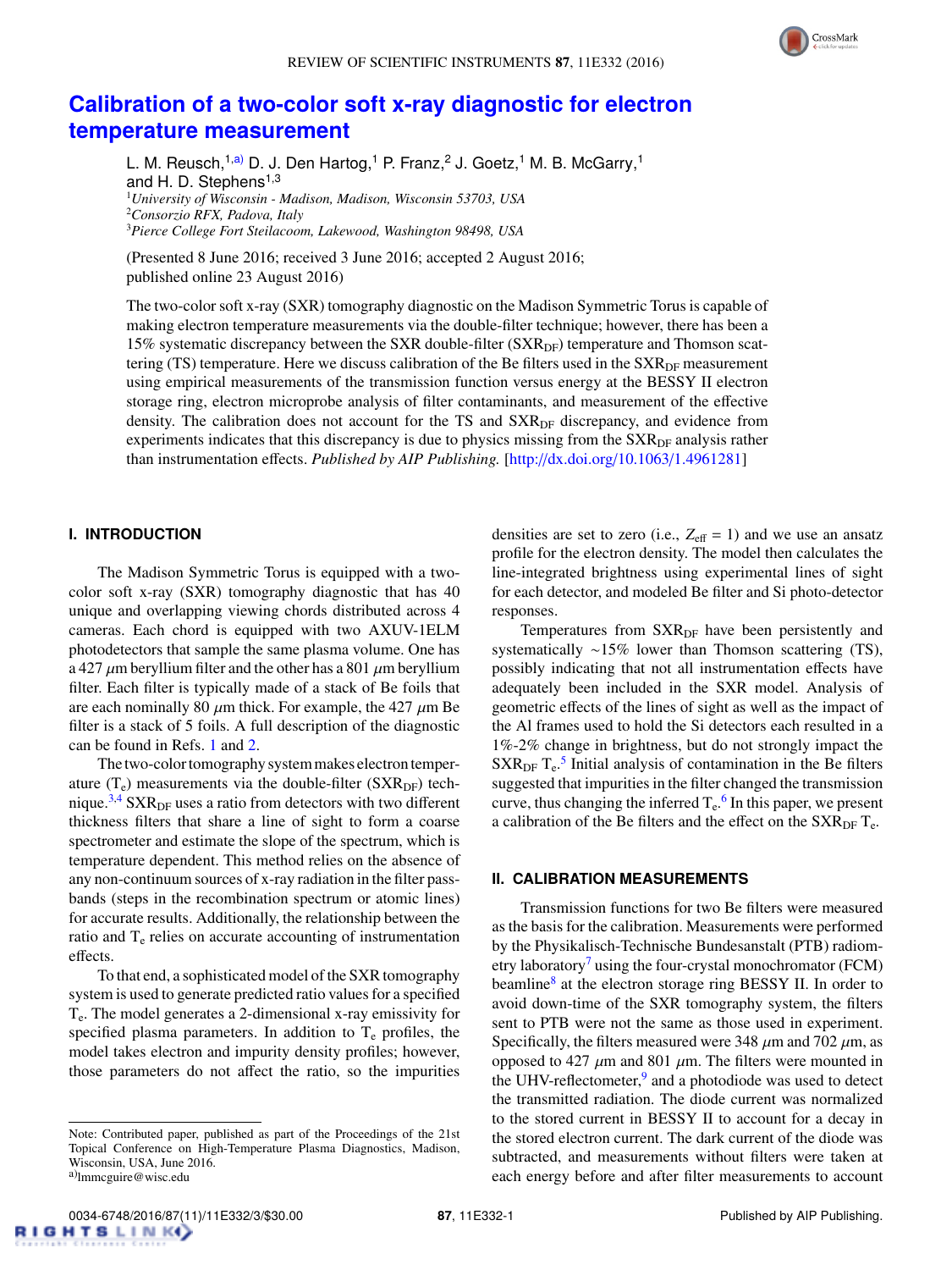<span id="page-2-0"></span>

FIG. 1. Open circles (red online) show measured transmission as a function of energy. Absorption edges at 6 keV, 7 keV, and 8.5 keV indicate the presence of Cr, Fe, and Ni, respectively. The solid black curve shows the modeled transmission of impure Be filters containing those same three contaminants.

for the spectral response of the diode and any drift in beam position. The beam had a width of <sup>∼</sup>0.4 mm. Transmission was measured for photon energies between 1.8 keV and 10 keV in steps of 0.1 keV. Results are shown in Fig. [1](#page-2-0) as the circles (red online). The measured transmission for both filters shows clear evidence of iron, chromium, and nickel contaminants. These contaminants are consistent with stainless steel equipment used in processing the foils.

Several likely contaminants of the Be filters were quantified using wavelength dispersive electron probe microanalysis (EPMA) with a CAMECA SX51 at the University of Wisconsin-Madison Department of Geoscience.<sup>[10](#page-3-9)</sup> Multiple measurements were made on a grid of 54 points over a 4 mm  $\times$  4 mm area of the foil. The EMPA beam was operated at 25 keV, 25 nA, using a 30  $\mu$ m (defocused) beam, and had a detection threshold of 10 ppm. Results in terms of number ratio of atoms are presented in Table [I.](#page-2-1)

The processing of the foils likely causes defects that change the effective density. To accurately account for that, the effective density of the foils was measured by making high precision measurements of the weight and volume of representative foils. The foils measured are the same foils that were calibrated at the PTB. Each foil was imaged on a background with a calibrated 1 mm  $\times$  1 mm grid. The image was digitally enlarged, and the grid was used to find the scale factor. Lengths and widths of the foils were measured to less than 0.1 mm precision. The exact thickness of each foil was measured to a precision of  $\pm 1$   $\mu$ m using a micrometer. An average thickness for each foil was obtained by measuring

<span id="page-2-1"></span>TABLE I. Electron probe microanalysis of likely contaminants in Be foils in number ratio of atoms.

|         | <b>EMPA</b>     |         | <b>EMPA</b>   |
|---------|-----------------|---------|---------------|
| Element | (ppm)           | Element | (ppm)         |
| Zr      | Below detection | Ca      | $40 \pm 32$   |
| A1      | $80 + 26$       | Cr      | $20 \pm 8$    |
| Si      | $90 + 32$       | Fe      | $190 \pm 105$ |
| K       | Below detection |         |               |

three times. The weight of each foil was obtained using a Chainomatic scale (Christian Becker, Inc.) to a precision of 0.1 mg. Again, the foils were measured at least 3 times and the values were averaged. The density of the foils was found to be  $1.67 \pm 0.021$  g/cm<sup>3</sup>. This value differs from the nominal<br>density of Be crystal (1.848 g/cm<sup>3</sup>) by approximately 10% density of Be crystal  $(1.848 \text{ g/cm}^3)$  by approximately 10%. The uncertainty represents both variation in the density from foil to foil as well as the measurement uncertainty.

In order to extrapolate the measured transmission to the thickness used in experiment, the transmission function was modeled using an x-ray filter model. The model uses tabulated measurements of the mass coefficients<sup>[11](#page-3-10)</sup> for Be and any contaminants included in the model, the measured effective density of the Be filters, and the measured thickness of each filter. The actual amount of any given contaminant can be used as a fitting parameter. The absorption edges for Cr (at ∼6 keV), Fe (∼7 keV), and Ni (∼8.5 keV) in particular provide strong constraints on the amount of those contaminants. The lack of any strong feature around 4 keV, where the absorption edge for Ca should be, likewise provides a constraint on Ca. The black solid curve in Fig. [1](#page-2-0) shows modeled transmission using only Cr (40 ppm), Fe (130 ppm), and Ni (40 ppm) as contaminants in the filter. While EPMA measurements of contaminants in the filters do indicate the presence of other contaminants, those contaminants do not appear to have a strong impact on the transmission.

Excellent agreement between the measured transmission and a numerical model of the filter gives us confidence that we are properly taking into account the important characteristics of the filter. It should be emphasized that the only fitting parameters used to model the transmission function were the contaminant densities; the material density, thickness, and mass coefficients all come from empirical measurements. Also note that the only parameter that differs between the model for the 348  $\mu$ m filter and the 702  $\mu$ m filter is the thickness. We conclude that we have fully characterized the foils. Furthermore, we have characterized them using a technique that allows the calibration information to be applied to any thickness filter desired simply by changing the specified thickness in the filter model.

## **III. EFFECT ON T<sup>e</sup>**

Using the calibration information results in a small change in the ratio curves used to infer the electron temperature, resulting in a very small change to the  $SXR<sub>DF</sub> T<sub>e</sub>$ . This is illustrated in Fig. [2](#page-3-11) which shows that the  $R(T_e)$  using a 100% pure Be foil (solid curve (red online)) is nearly same as the  $R(T_e)$  using a calibrated filter (dashed curve (black)). Figure [3](#page-3-12) shows the percent discrepancy between temperatures from  $SXR<sub>DF</sub>$  and TS, defined as  $\frac{(TS - SXR<sub>DF</sub>) * 100}{TS}$ , plotted versus  $T_e$  from TS when using the calibrated filter model. The discrepancy for a 100% pure Be filter is ∼13%, and the discrepancy when using a fully calibrated filter is ∼15%.

Accounting for the effective density of the Be filters as well as the contaminants presents full calibration of the Be filters used in the  $SXR<sub>DF</sub>$  system. The accuracy of the SXR<sub>DF</sub> T<sub>e</sub> is increased; however, there is still a 15%